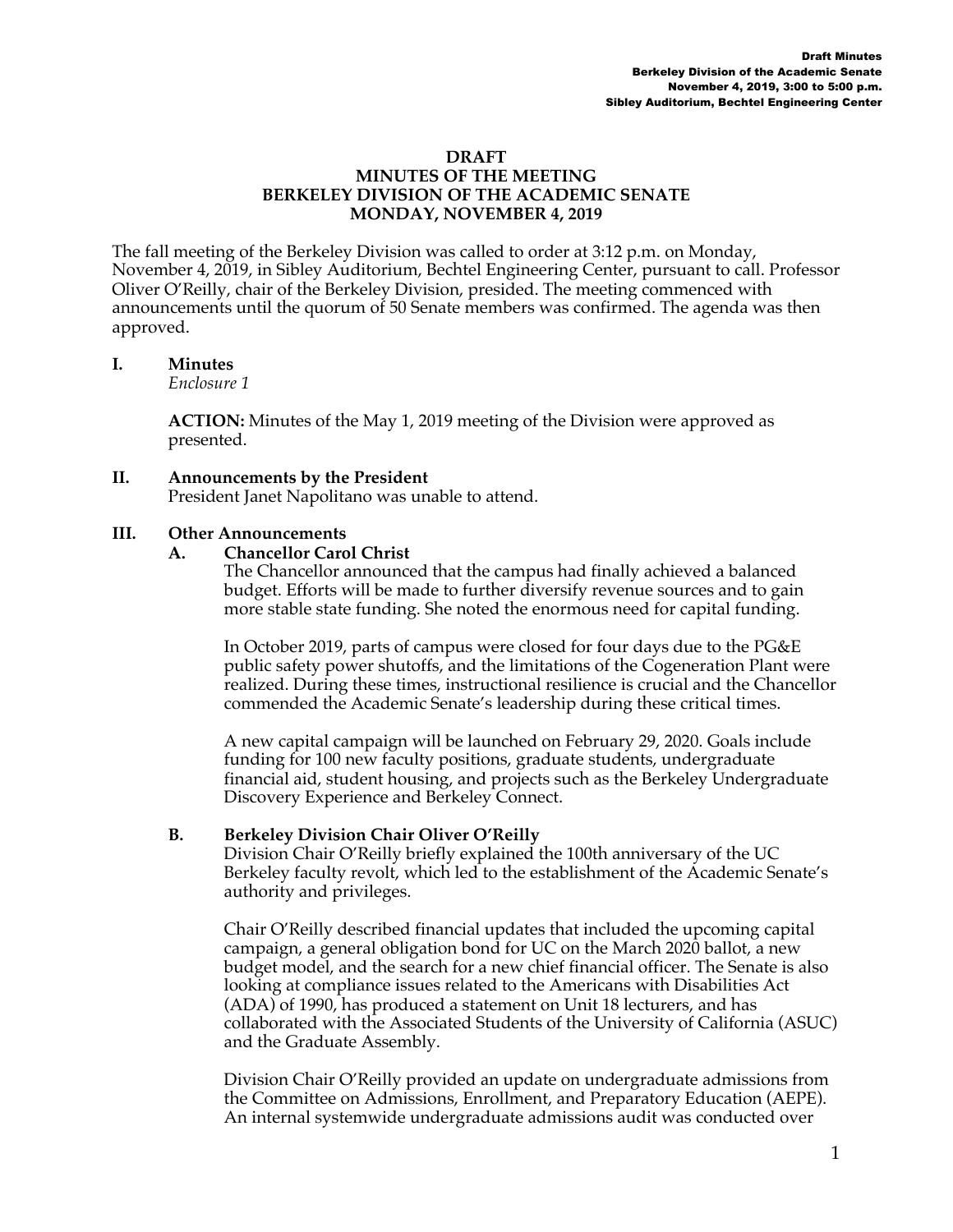the summer. Berkeley was found to be in compliance, with its strong Senate oversight over admissions, and is addressing some of the auditor's recommendations. Phase II will consist of observation during the admissions process, to be followed by a California State Auditors (CSA) audit.

Division Chair O'Reilly reviewed the Senate's efforts to improve relations with campus constituent groups. A celebration of 150 Years of Women at Berkeley is planned for 2020.

A biweekly newsletter, *The Fortnightly,* continues to provide reporting on Divisional Council's discussions and the Senate's actions.

Division Chair O'Reilly commended the staff in Student Services, the Committee on Courses of Instruction, Division Vice Chair Jennifer Johnson-Hanks, and former Division chair Barbara Spackman for their assistance and support during the recent power shutoffs.

## **C. ASUC Academic Affairs Vice President Aastha Jha**

Vice President Jha is a  $4<sup>th</sup>$ -year student in economics and data science with a minor in public policy. The ASUC asks that the Senate assist in addressing the pressures on students that interfere with their studies. For instance, the Senate has established a standardized policy on absences. Vice President Jha stated that it would help students if textbook costs decreased and syllabi were made available earlier. The ASUC appreciated the assistance students received during the recent power shutoffs. Faculty were encouraged to consult with the Center for Teaching and Learning. Students feel the full RRR (Reading, Review and Recitation) Week is needed for review time, rather than being used to compensate for lost instruction time during the semester.

# **IV. Special Orders-Consent Calendar**

*For proposed legislative amendments, additions to the current text are noted by an underline; deletions to the current text are noted by a strikethrough line. Per Division bylaws the consent calendar is approved in the absence of a quorum.*

### **A. Proposed amendments to Berkeley Division Bylaw 37 (Graduate Council)**

The Graduate Council proposed an amendment to the bylaws to add the Graduate Assembly Campus Affairs Vice President as a nonvoting *ex officio* member of Graduate Council. The Committee on Rules and Elections reviewed the proposed amendments and found them to be consonant with Berkeley Division legislation. Divisional Council also approved the proposed amendments.

# **37. GRADUATE COUNCIL**

### **A. Membership**

- The Graduate Council shall comprise the Dean of the Graduate Division, *ex officio*,; at least twelve other Senate members<sub> $\vec{r}$ </sub> and three graduate students<sup>10</sup>; and the Graduate Assembly Campus Affairs Vice President, *ex officio*, as a nonvoting member.
- The Chair and Vice Chair are designated by the Committee on Committees from among the appointed members.
- **B. Duties**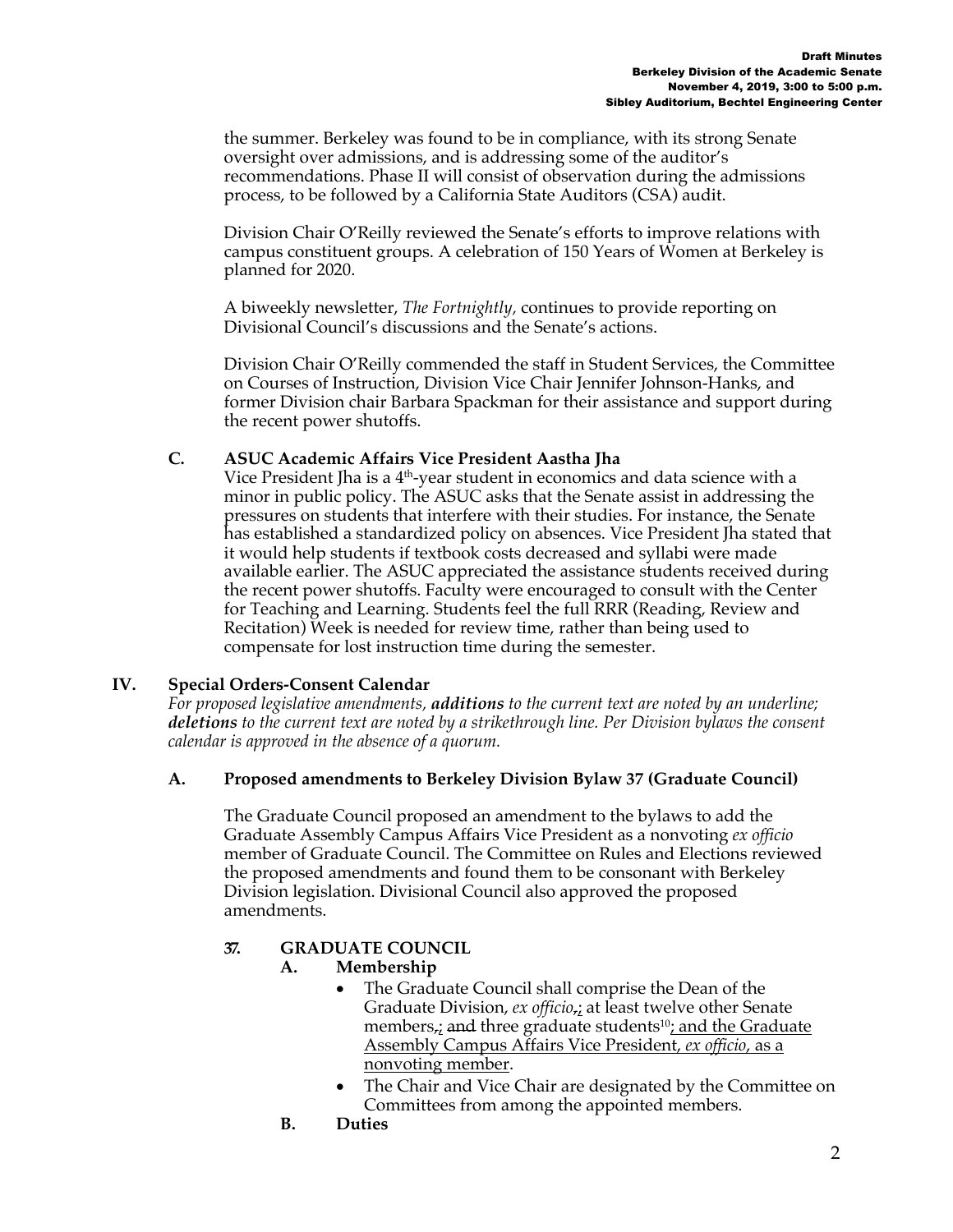- The Council exercises administrative and coordinating functions in the Graduate Division at Berkeley in accordance with Senate By-Law 330.
- The Council may delegate its authority for the approval of graduate courses, numbered 200-299, to the Divisional Committee on Courses of Instruction. (En. 4.22.03)
- The Graduate Council may adopt bylaws setting out the membership and procedures for appointment of standing committees. (En. 11.8.05)

## **B. Proposed amendment to Berkeley Division Regulation A204 (Passed/Not Passed, Satisfactory/Unsatisfactory Grades)**

The amendment is to remove the requirement for the Graduate Council to review requests for exceptions to the regulation for graduate students. The change is in keeping with GC's delegation of authority to the Committee on Courses of Instruction (COCI) for other variances and for graduate course review. The Graduate Council and COCI approved the amendment. The Committee on Rules and Elections found the amendment to be consonant with Berkeley Division legislation. Divisional Council also approved the proposed amendment.

## **A204. PASSED/NOT PASSED, SATISFACTORY/UNSATISFACTORY GRADES**

Subject to the following limitations and to any additional regulations which may be adopted by the Faculties of the various Schools and Colleges and the Graduate Council:

- Undergraduates in good academic standing may elect to undertake letter-graded courses on a Passed or Not Passed basis; and
- Graduate students in good academic standing may elect to undertake letter-graded courses on a Satisfactory or Unsatisfactory basis.
- **A.** Students enrolled in degree programs may receive credit for courses graded Passed or Satisfactory to a limit of one-third of the total units undertaken and passed on the Berkeley Campus at the time the degree is awarded.
	- Units completed in an Education Abroad Program, on another University of California campus by an undergraduate in an intercampus visitor program, or by a graduate in an intercampus exchange or joint doctoral program are considered Berkeley work for the purpose of this Regulation.
	- For graduate degree programs, grades of Satisfactory assigned in courses numbered 299 and courses in 300, 400, or 600 series are excluded in the computation.
- **B.** Courses which are required in, or are prerequisite to, the student's major may be taken Passed or Not Passed or Satisfactory or Unsatisfactory only upon approval of the Faculty of the student's School or College,
	- Courses which are required in a graduate student's major subject are determined by the student's adviser.
- **C.** Special or limited-status students may take courses on a Passed or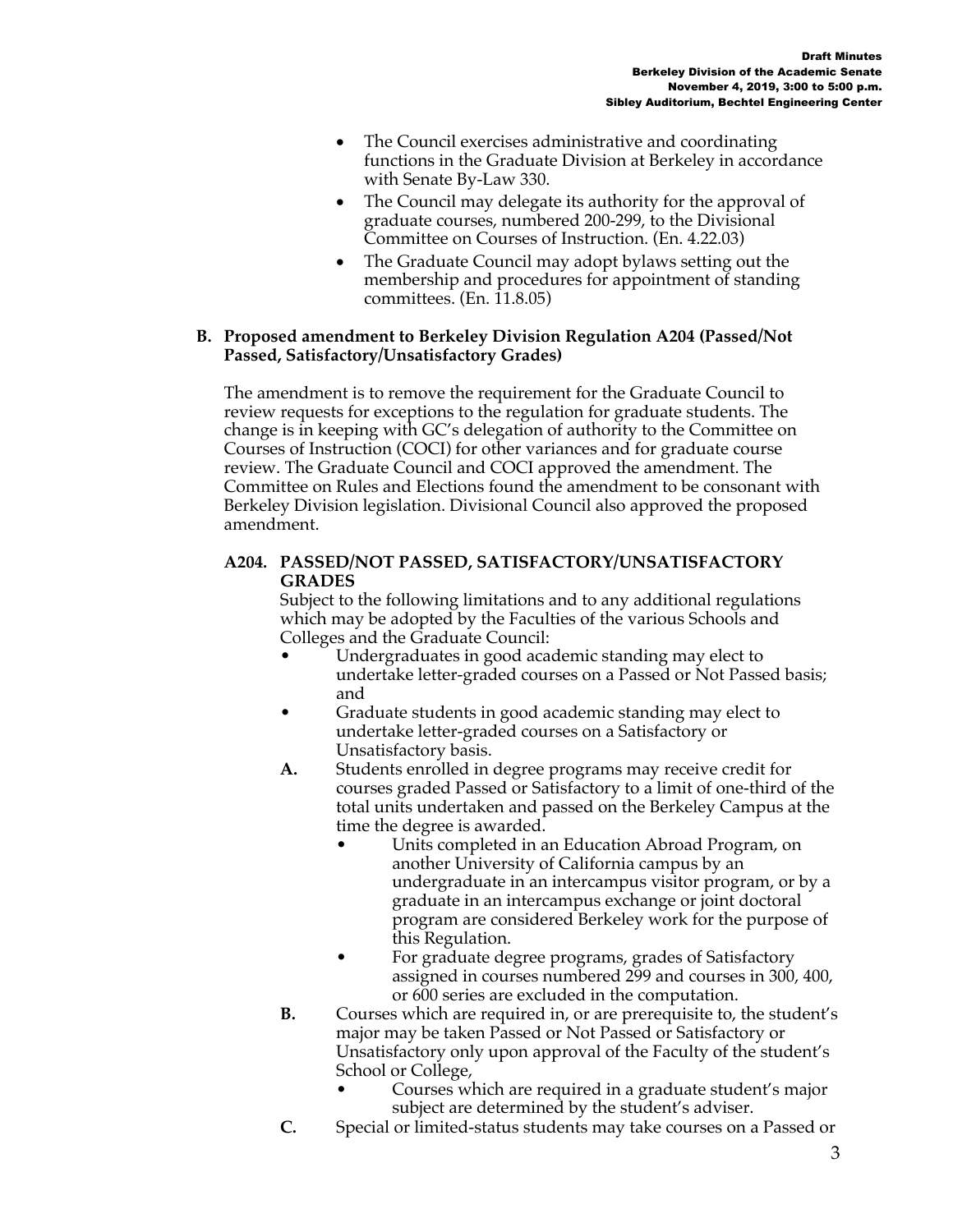Not Passed basis at the discretion of the Dean of the School or College in which they are enrolled.

**D.** Further exception to this Regulation may be made only with the approval of the Committee on Courses of Instruction of the Berkeley Division and, where graduate students are concerned, the Graduate Council.

**ACTION:** The Consent Calendar was approved as presented.

**V. Reports of Special Committees** None

### **VI. Report of Standing Committees**

#### **A. Committee on Rules and Elections** *Enclosure 2*

The Committee on Rules and Elections provided a written report of conforming changes to Berkeley Division (BD) bylaws 406 (Master of Bioprocess Engineering Degree), 1050 (Admission), 1051 (Master's Degree Requirements); and Part III, Title IV, BD Bylaw 1540 (Master of Design).

- **VII. Petitions of Students (None)**  None
- **VIII. Unfinished Business** None

### **IX. University and Faculty Welfare**

#### **A. Office of Disability Access & Compliance**

The time allotted for questions in this presentation was extended. ADA (Americans with Disabilities Act)/Section 504 Compliance Officer Ella Callow provided an update on the Office of Disability Access and Compliance (DAC). She briefly reviewed the DAC's purview to enable access to disability resources and to ensure compliance with local, state, and federal laws. She reviewed the services DAC provides to the campus community, noting that DAC does not provide academic support; that is handled by the Disabled Students' Program. DAC plans to conduct a faculty survey to identify faculty issues about accommodation.

#### **B. Campus capital projects**

A panel was held on academics-related capital projects and the new Capital Project Approval Process. The panelists were: Paul Alivisatos, Executive Vice Chancellor & Provost (EVCP); Rosemarie Rae, Vice Chancellor of Finance/Chief Financial Officer (CFO); Lisa Alvarez-Cohen, Vice Provost for Academic Planning; John Arvin, Associate Vice Chancellor for Capital Strategies; Marc Fisher, Vice Chancellor for Administration; and Wendy Hillis, Assistant Vice Chancellor for Capital Strategies and Campus Architect.

EVCP Alivisatos presented an update on capital project planning. He noted the consequences of insufficient state funding; the campus must identify funding from multiple sources, including philanthropy. The planning process is guided by the Long-Range Development Plan (the LRDP, which is currently being updated), together with the Campus Management Plan (CMP). New projects provide an opportunity to modernize and improve academic spaces, with input